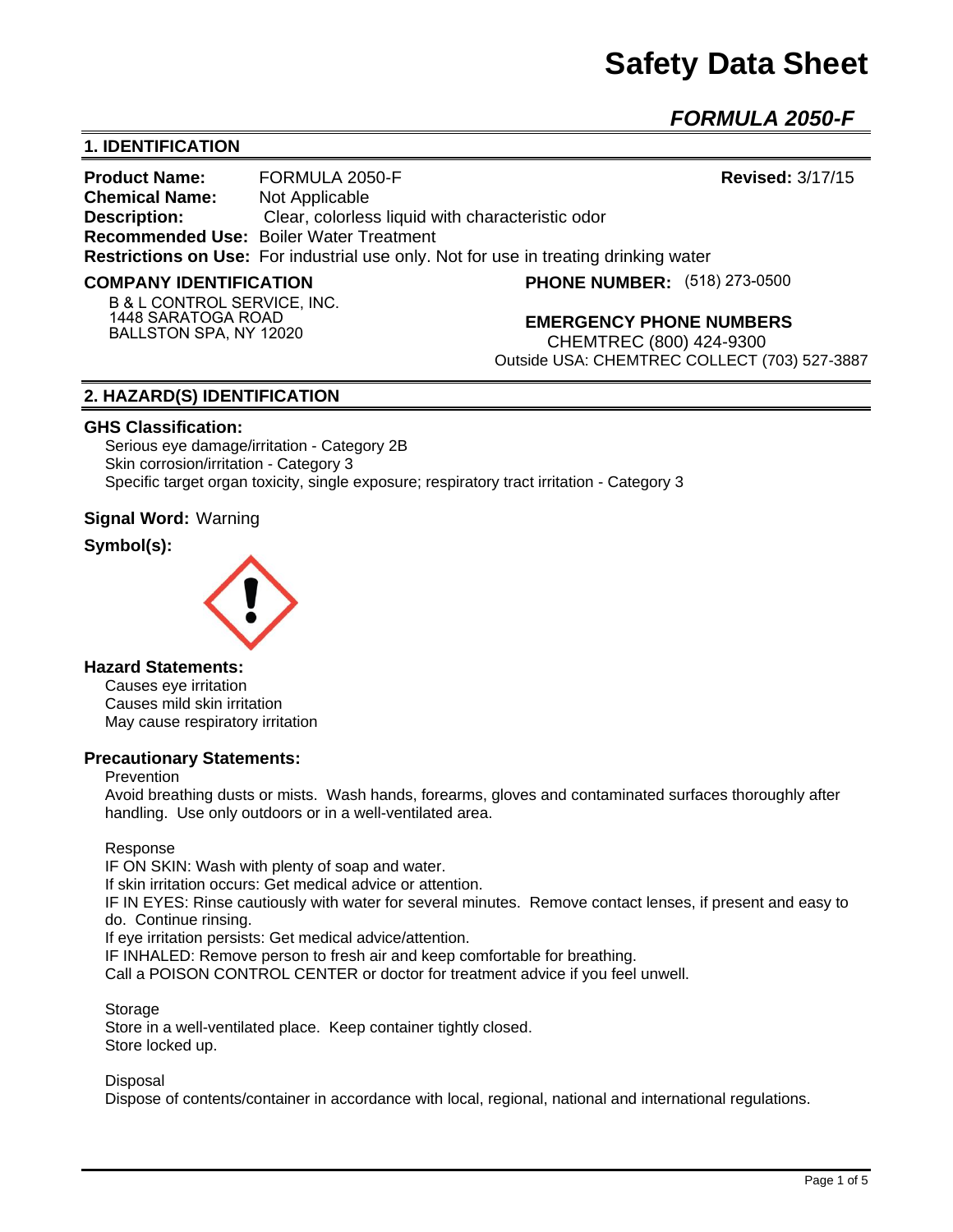## **Hazards Not Otherwise Classified:** None Known.

# **Percentages of Components with Unknown Acute Toxicity:**

Inhalation: 32%

| 3. COMPOSITION / INFORMATION ON INGREDIENTS |                 |               |  |  |
|---------------------------------------------|-----------------|---------------|--|--|
| <b>CHEMICAL INGREDIENTS</b>                 | <b>CAS NO.*</b> | PERCENT (%)** |  |  |
| SODIUM HYDROXIDE                            | 1310-73-2       | $< 5\%$       |  |  |
| PHOSPHATE, HEXAMETA                         | 10124-56-8      | н             |  |  |
| ACRYLATE COPOLYMER                          | Proprietary     | M             |  |  |
| TETRASODIUM ETHYLENEDIAMINETETRAACETATE     | 64-02-8         |               |  |  |
| TRISODIUM NITRILOTRIACETATE                 | 5064-31-3       |               |  |  |
|                                             |                 |               |  |  |

#### **Legend: L=<1%; M=1-10%; H=>10%**

#### **\* Exposure limit and regulatory information in Sections 8 & 15**

**\*\* Exact percentage is a trade secret. Concentration range is provided to assist users in providing appropriate protections.**

### **4. FIRST AID MEASURES**

- **Eye Contact:** Immediately flush with clean, cool water for 15 minutes and if irritation persists, get medical attention.
- **Skin Contact:** Immediately wash skin with soap and plenty of water while removing contaminated clothing, for at least 15 minutes. If irritation persists, get medical attention. Launder contaminated clothing before reuse.
- **Inhalation:** Remove victim to fresh air. If individual experiences nausea, headache, dizziness, has difficulty in breathing or is cyanotic, seek medical attention. If not breathing, give artificial respiration via a suitable mechanical device such as a bag and mask. Do not use mouth-to-mouth resuscitation.
- **Ingestion:** Do not induce vomiting. Rinse mouth with copious quantities of water first and get immediate medical attention. Drink several glasses of water. Never give anything by mouth to an unconscious person. If vomiting occurs, keep airways clear.
- **Note to Physician:** There is no specific antidote. Treatment of overexposure should be directed at the control of symptoms and the clinical condition of the patient. Aspiration may cause lung damage. Probable mucosal damage may contraindicate the use of gastric lavage.

#### **Most Important Symptoms/Effects:**

- **Eye Contact:** May cause mild irritation depending on length of exposure, solution concentration, and first aid measures.
- **Skin Contact:** Prolonged contact may cause mild irritation.
- **Inhalation:** Vapors or mists may irritate respiratory passages.
- **Ingestion:** May be mildly toxic. May cause gastrointestinal irritation. Do not take internally. May cause nausea, vomiting, and/or diarrhea.
- **Indication of Immediate Medical Attention and Special Treatment, if Necessary:** Other than acute, none known. See section 11 for toxicological information.

## **5. FIRE FIGHTING MEASURES**

**Suitable (and Unsuitable) Extinguishing Media:** Any media suitable for the surrounding fire.

**Specific Hazards Arising from the Chemical:** Product may be irritating to the eyes, skin, and respiratory system. Closed containers may rupture (due to buildup of pressure) when exposed to extreme heat. If evaporated to dryness, some product residuals may burn. Thermal decomposition may release oxides of carbon, nitrogen, phosphorous and sulfur.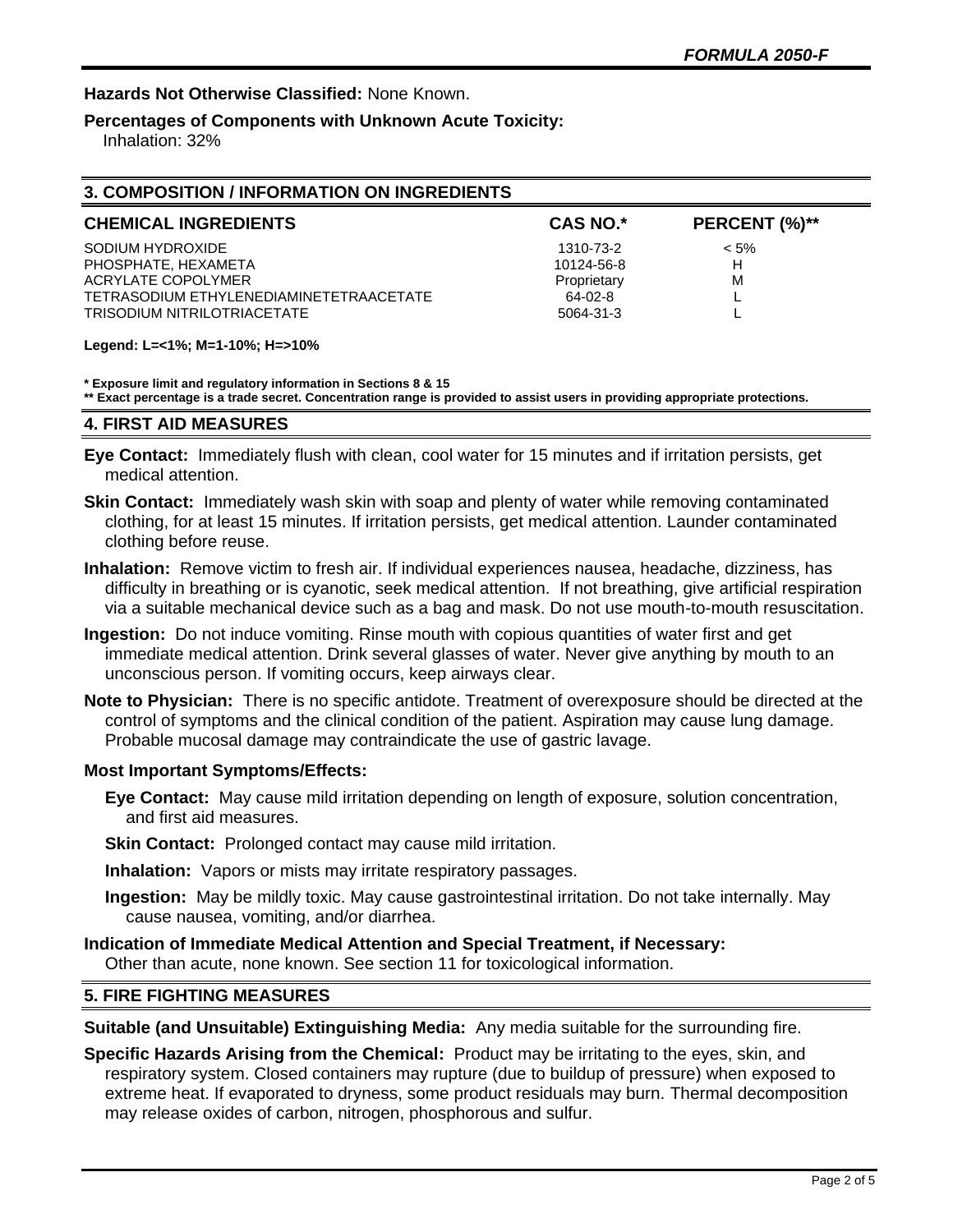**Special Protective Equipment and Precautions for Fire-Fighters:** Wear self-contained breathing apparatus and full turn-out gear. Approach fire from upwind direction. If possible, move containers away from fire. Cool fire exposed containers with water spray. If containers rupture or leak, product may evolve irritating or toxic gas under extreme heat. Contain runoff.

# **6. ACCIDENTAL RELEASE MEASURES**

## **Spill Containment and Clean-up Instructions:**

Wear suitable protective equipment found in section 8. Small spills may be flushed with copious quantities of water, preferably to a sanitary sewer or waste treatment facility. Larger spills may be absorbed in sawdust or other absorbent and sweepings disposed of in an approved landfill. The area may then be flushed with copious quantities of water. Floor may be slippery; use care to avoid falling. Avoid release of this product into the environment to prevent contamination of soil, sewers, natural waterways and/or groundwater. See Section 12 for Ecological Information.

## **7. HANDLING AND STORAGE**

### **Handling and Storage:**

Store in a cool, dry, well ventilated area, between 10°C and 49°C. Keep containers tightly closed when not in use and follow all recommended safety precautions when handling the material. Keep out of sun and away from heat or open flame. Keep away from incompatible materials. See Section 10 for incompatible materials.

## **8. EXPOSURE CONTROL / PERSONAL PROTECTION**

**Engineering Controls:** General ventilation expected to be satisfactory

## **PERSONAL PROTECTION EQUIPMENT**

**Respiratory:** Not normally required.

**Eyes and Face:** Chemical resistant goggles or face shield.

**Hands and Skin:** Chemical resistant rubber, neoprene latex or PVC

**Other Protective Equipment:** Eyewash station in area of use. Wear long sleeve shirt, long pants, and boots.

## **EXPOSURE GUIDELINES**

#### **Exposure Limits:**

#### **COMPONENT TLV**

(respirable) 8·hr TWA SODIUM HYDROXIDE 2mg/m<sup>3</sup>/15M

PHOSPHATE, HEXAMETA 10 mg/m<sup>3</sup> (inhalable) 8·hr TWA, 3 mg/m<sup>3</sup>

## **9. PHYSICAL AND CHEMICAL PROPERTIES**

| <b>Appearance and Odor:</b>   | Clear, colorless liquid with characteristic odor |                                        |                        |
|-------------------------------|--------------------------------------------------|----------------------------------------|------------------------|
| <b>Odor Threshold:</b>        | N.D.                                             | <b>Vapor Pressure:</b>                 | N.A.                   |
| pH (undiluted):               | $5.2 - 5.7$                                      | <b>Vapor Density:</b>                  | ا>                     |
| <b>Freeze Point:</b>          | $<$ 0°C (32°F)                                   | Specific Gravity(@22°C):               | 1.281 - 1.291          |
| <b>Boiling Point:</b>         | $>100^{\circ}$ C (212°F)                         | <b>Solubility in Water:</b>            | Complete               |
| <b>Flash Point:</b>           | None                                             | <b>Partition Coefficient:</b>          | N.D. (n-octanol/water) |
|                               |                                                  | <b>Auto-Ignition Temperature:</b>      | N.D.                   |
| <b>Evaporation Rate:</b>      | 1.0                                              | <b>Decomposition Temperature: N.D.</b> |                        |
| Flammability (solid, gas): No |                                                  | Viscosity:                             | N.D.                   |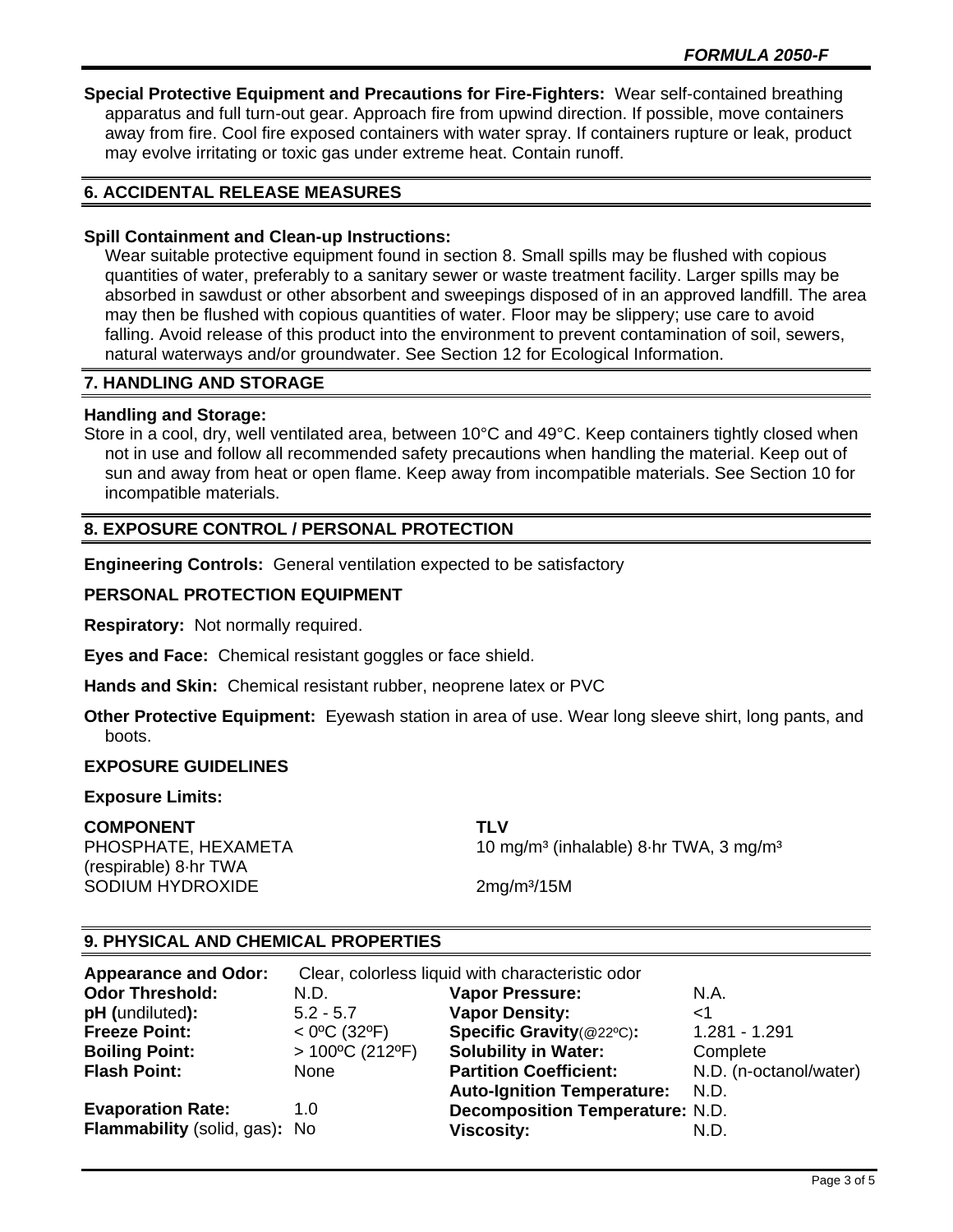# **Flammable Limits in Air: LFL –** N.A.

**UFL –** N.A.

# **10. STABILITY AND REACTIVITY**

**Reactivity:** Not normally reactive at normal temperatures and pressure.

**Chemical Stability:** Stable under normal conditions

**Possibility of Hazardous Reactions:** Will not occur under normal conditions.

**Conditions to Avoid:** Avoid excessive heat, sparks or open flames.

**Incompatible Materials:** Concentrated acids or oxidizing agents.

**Hazardous Decomposition Products:** Thermal decomposition may release oxides of carbon, nitrogen, phosphorous and sulfur.

## **11. TOXICOLOGICAL INFORMATION**

**Ingestion Testing:** Rat, LD50: > 5,000 mg/kg\*

**Skin Testing:** Rabbit, LD50: > 5,000 mg/kg\*

**Inhalation Testing:** None established for this product.

\*Calculated based on GHS acute toxicity formula.

## **CHRONIC TOXICITY DATA**

**Sensitization Testing:** None established for this product.

**Other Testing:** None established for this product.

**Routes of Exposure:** Eyes, Ingestion, Inhalation, Skin.

**Eye Contact:** May cause mild irritation depending on length of exposure, solution concentration, and first aid measures.

**Skin Contact:** Prolonged contact may cause mild irritation.

**Inhalation:** Vapors or mists may irritate respiratory passages.

**Ingestion:** May be mildly toxic. May cause gastrointestinal irritation. Do not take internally. May cause nausea, vomiting, and/or diarrhea.

**Medical Conditions Aggravated by Exposure:** None known.

**Chronic Effects from Repeated Overexposure:** Other than short term effects, none established.

## **12. ECOLOGICAL INFORMATION**

## **Aquatic Toxicity Data:**

 Invertebrate: Daphnia magna, EC50/48hr: > 1,000 mg/l\* Fish: Rainbow trout, LC50/96hr: > 1,000 mg/l\* \*Calculated based on GHS acute aquatic toxicity formula.

**Product Fate Data:** None established for this product.

**Biodegradation Data:** None established for this product.

## **13. DISPOSAL CONSIDERATIONS**

**Waste Disposal:** Dispose of in accordance with local, regional, national and international regulations. Contact the Hazardous Waste representative at the nearest EPA Regional Office for guidance. Container Disposal: Triple rinse container (or equivalent) promptly after emptying and offer for